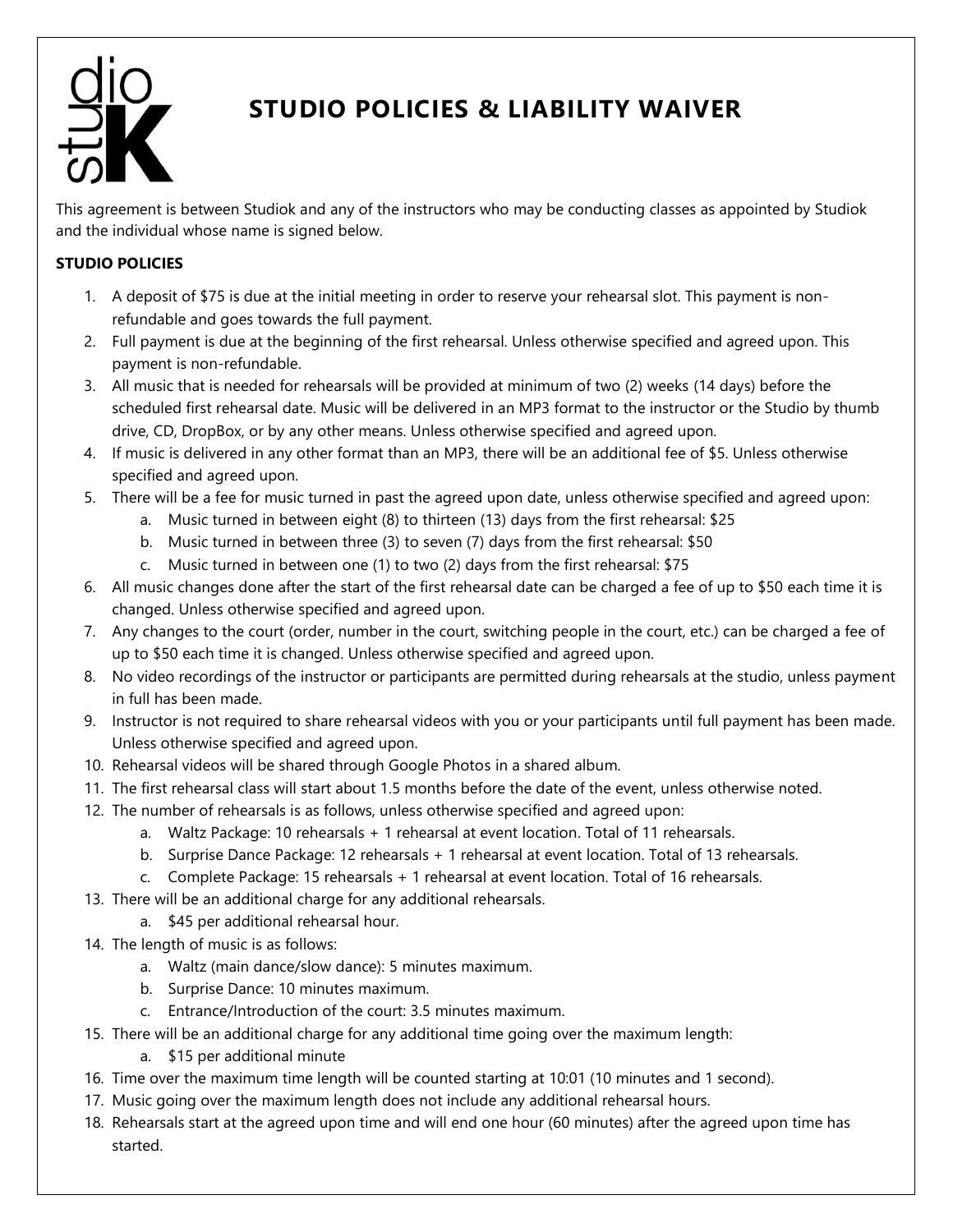- 19. If the party shows up late or starts late in class due to waiting for participants to arrive, class will still end one hour (60 minutes) after the agreed upon time and class will not be extended to make up for the time lost.
- 20. If the main participant (Quinceañera, Bride, etc.) shows up more than10 minutes late to rehearsal, class will be canceled and will not be rescheduled for a make-up class for a later date or time. Unless otherwise specified and agreed upon.
- 21. If a rehearsal must be rescheduled, you must notify the choreographer/instructor 24 hours before (1 day). Otherwise you risk forfeiting that rehearsal and not be rescheduled for a make-up class for a later date or time. Unless otherwise specified and agreed upon.
- 22. For rehearsals scheduled on weekends (Friday 5:00pm Sunday 6:00pm), you must have them scheduled at the initial meeting before the first rehearsal. Unless otherwise specified and agreed upon.
- 23. All rehearsals will be at Studiok, except for the last rehearsal being at the location of the event. Unless otherwise specified and agreed upon.
- 24. All participants must practice outside of designated studio rehearsals in order to get the best results possible.
- 25. If the rehearsal at the location of the event is outside of the city of Madras, Oregon:
	- a. There will be a \$25 travel fee.
	- b. A maximum distance of 40 miles from the city of Madras, Oregon.
- 26. All participants in rehearsals will not be permitted to be inebriated in any way, this includes, being under the influence of alcohol, drugs, marijuana, tabaco, etc.
- 27. If participants show up to rehearsal inebriated, class will be canceled and will not be rescheduled for a make-up class for a later date or time.
- 28. All participants must be respectful, ready to learn, and keep an open mind when in class.
- 29. If any participant feels uncomfortable with the choreography given, they must let the choreographer/instructor know for any changes to be made.
- 30. If participants are not respectful and are causing disruption in rehearsal, a parent/guardian will be asked to attend rehearsals (if the Quinceañera or if the main participant is under 18).
- 31. If participants continue to be disrespectful and causing disruption in rehearsals even with parent/guardian present, the instructor may cancel class without rescheduling a make-up class or terminate the contract.
- 32. If food or drink is brought into the studio, participants are required to clean up after themselves.
- 33. If the choreography you wish to have requires specific props, you (the Participant) is required to provide all props needed for your choreography for rehearsals and for the actual event. Unless otherwise specified and agreed upon.
- 34. The participant is in charge of bringing their own and all of their participants' crown, petticoat, shoes, etc. to rehearsals and the actual event. The choreographer/studio is not required to provide any props. Unless otherwise specified and agreed.
- 35. If you have a specific choreography in mind, you must let the choreographer know *at the initial meeting*. Not after rehearsals have started.
- 36. The choreographer/instructor is not at fault if the choreography is changed without their knowledge and not rehearsed with the choreographer and is not performed well.
- 37. The choreographer/instructor is not at fault if participants do not perform well at the event due to being inebriated in any way or any other reason that may affect any of the participants, it is up to the participants to put in effort and character into the choreography.
- 38. The instructor/choreographer is not required to attend the main event. Unless previously specified and agreed upon at the initial meeting.
- 39. If instructor/choreographer is required to attend the main event, an additional fee of up to \$45 may be added. Unless otherwise specified and agreed upon.
- 40. Violation to any and all part of this contract will render this contract void, and all services will cease with no refund.
- 41. The studio Is equipped with audio and visual surveillance and can and will be used against you in disputes referring to any violation of this contract.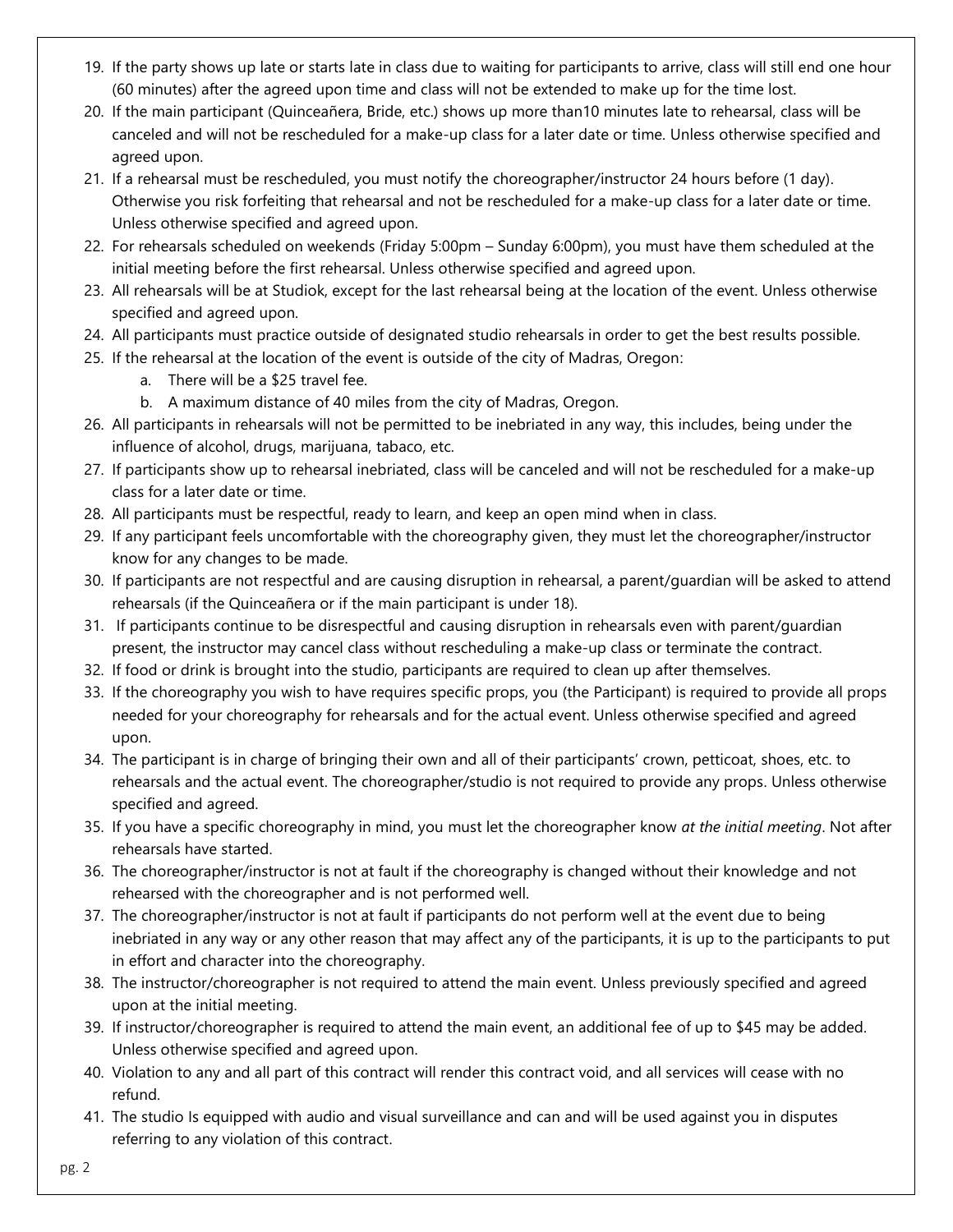## **LIABILITY WAIVER**

- a. I understand that it is my responsibility to consult with a physician prior to and regarding my participation in any dance classes. am physically fit and I have no medical conditions that would prevent my full participation in any dance classes.
- b. I agree to assume full responsibility for any risks, damages to equipment, property damage, or loss of any kind in which I may incur as a result of participating in any dance class.
- c. I am fully aware of the risks and hazards involved in taking a dance class and voluntarily and expressively waive any claim I may have against the authorized instructors for physical injury (known or unknown) or death that I may sustain as a result of participating in any dance class.
- d. I give Studiok permission to use my likeness in a photograph and video in any and all of its publications, including website entries, brochures, posters, and social media, without payment or any other consideration. I understand and agree that these materials will become the property of Studiok and will not be returned.
- e. I give Studiok permission to edit, alter, copy, exhibit, publish, or distribute photos or video for purposes of publicizing Studiok programs or for any other lawful purpose. In addition,
- f. I waive the right to inspect or approve the finished product, including written or electronic copy, wherein my likeness appears.
- g. I waive any right to royalties or other compensation arising or related to the use of the photograph.
- h. Our instructors at Studiok will try to the best of their ability to create easy to learn and, depending on your dance experience and the dance experience of your court. They will be taught in a beginning, intermediate, and advanced levels of the Quinceañera/Sweet 16/Wedding/Etc.
- i. By signing this I give my permission for my child to receive medical treatment during an emergency
- j. I have read the above release, waiver of liability and assumption of risk, and have fully understood its contents and understand that I am giving up substantial rights, including my right to sue. I acknowledge that I am signing the agreement freely and voluntarily and intend by my signature to be the complete and unconditional release of all liability. I voluntarily agree to the terms and conditions stated above. This agreement remains in effect for as long as I participate in any class under the instruction of any authorized instructor at Studiok.